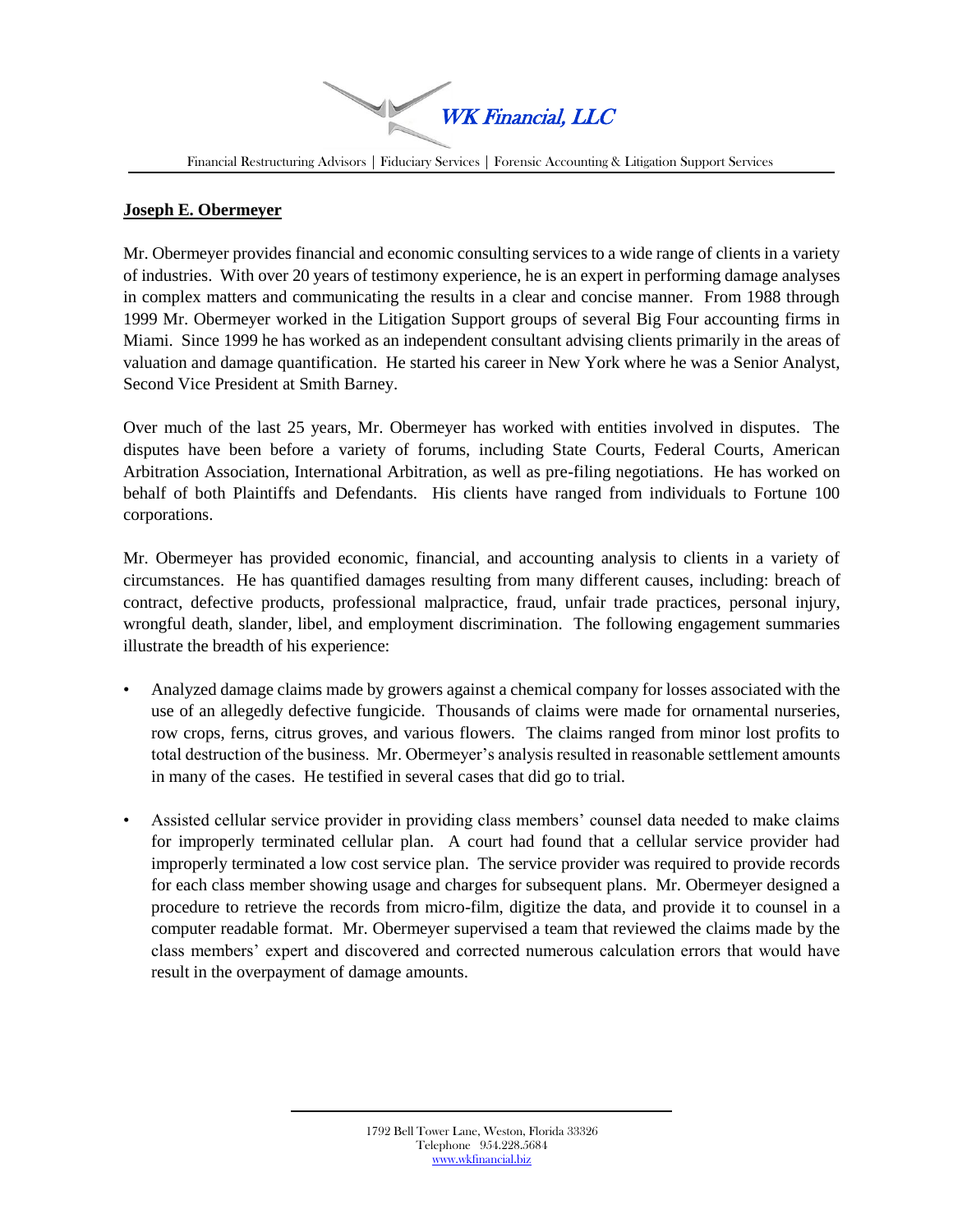## **Joseph E. Obermeyer (Con't) - Page 2**

- Refuted claims made by a cruise line that an outbreak of legionnaire's disease aboard one of its ships had caused a continual loss of profits for five years and resulted in a discounted price when the line was eventually sold. Mr. Obermeyer provided testimony critical of plaintiff's expert's calculations of lost profits and loss of business value. The jury rejected plaintiff's claim and accepted the much lower amount put forth by defendant.
- Worked with outside special counsel to investigate allegations of illegal activity made against a company on the eve of an IPO. A former employee, who was involved in a dispute over his termination, hinted in a deposition that he was aware of bribes paid by the company to obtain work. The company's directors hired independent special counsel to investigate. Their investigation revealed that bribes had been paid to gain business, but that they were the work of the former employee, without the knowledge of the company's management. Mr. Obermeyer led a team that reviewed the former employee's expense records and discovered a series of fraudulent submissions that had been used to fund the bribery scheme. The results of the investigation were given to the local prosecutor who successfully pursued cases against both the former employee and his bribe accepting contact at the customer firm.
- Calculated the cost to restore a leased marina property to good working order. Under the terms of a lease, the lessee was responsible for maintaining the property in good working order. When the property was returned to the owner/lessor, it was not in good working order. Storm damage to structures had not been fully repaired. There were problems with the fuel storage and delivery systems. The marina had silted over in some areas, making some slips un-rentable and restricting the access channel to the marina. Mr. Obermeyer documented the expenditures that the owner had made for immediate emergency repairs to the fuel storage and delivery systems as well as correction of unsafe electrical systems. He worked with vendors, engineers, and contractors to obtain documented estimates for the remaining repairs. He also calculated lost profits for the construction period to rebuild the ships' store on the property and for the time that access would be restricted and slips unrentable pending the required dredging. The owner received a favorable cash settlement from the lessor.

Since 2003 Mr. Obermeyer has served as an Independent Director and Trustee for ING Funds, a mutual fund complex with over \$20 billion in assets under management. He is Chairman of the Audit Committee and is designated as an Audit Committee Financial Expert under Sarbanes-Oxley. Mr. Obermeyer is also Vice Chairman of the Contract Committee which oversees fund performance and fees and approves the terms of the annual contract with the funds' advisor.